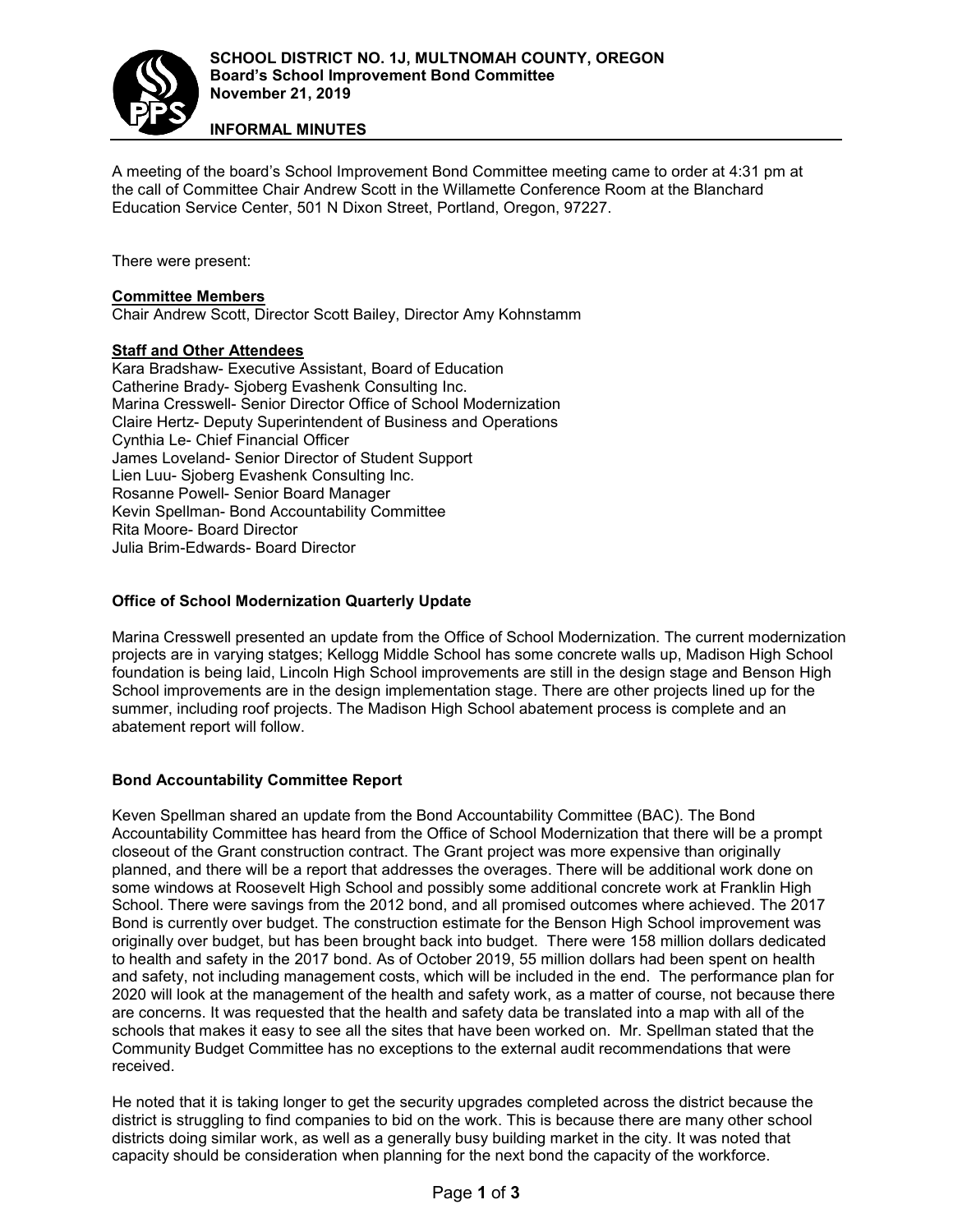## **2017 Bond Performance Audit Report**

Catherine Brady summarized the Year One – Phase Two audit report. They started their processes by talking to the Office of School Modernization, The Bond Accountability Committee, the School Board, Stakeholders, and cost estimation firms, as well as gathers and reviews documentation to them to make a decision regarding where to focus their work each year. The first audit was done in two phases. Phase One was regarding the initial funds received and the cost estimate methodology for the bond. Phase Two reviewed the cost estimates and project management framework.

She stated that overall the bond program had good results. The report includes an executive summary to make it easier for the public to get an idea of what was being recommended. All 2012 Bond projects were delivered as promised. So far, the 2017 Bond projects are on schedule, but are expected to cost more. It was recommended that the PPS develop a written plan for identifying and incorporating additional funding options. The Office of School Modernization has improved their cost estimation methodologies, but further improvement on cost variance documentation is needed. They found that appropriate financial management occurred, but recommended that reconciliations could be done more promptly. Manuals for bond project processes should be completed and shared with all staff working on the project. It was recommended that there should be formal training on document management so that it is easier to retrieve documentation. Potential Educational Specification changes should be stored where everyone who is working on the project can access the information. The Office of School Modernization created a Lessons Learned document. Ms. Luu noted that the document was not user friendly, and recommended that it be better organized and shared more widely. The Year Two Audit Report is schedule to be completed and presented in June 2020.

# **Teen Parent and Health Clinics**

Marina Cresswell explained that Teen Parent and Health Clinics are currently built into the building Educational Specifications, but that there have been some questions regarding whether they are necessary spaces. She stated that the current need within the city limits has decreased, and there are limited provider resources. The space at Grant remains empty, due to the inability to find a provider. It was noted that there is value in offering the services, but more students with private insurance, the county based health center are shifting east. It was noted that students are likely to go to the health centers for things that they would not want to go to their parents for. The school district currently does not subsidize the health clinic financially. Director Scott stated that the conversation should be had by the full board. He suggested that the committee scope is to look at what should be done with current. Claire Hertz asked for the committee to change the language of the Educational Specifications to state that the modernized schools "may include" Teen Parent and Health Clinics, as opposed to that they "will include" them.

## **Bond Planning Update**

Cynthia Le shared focus points from current bonds fund that have not been released yet and current and project levy rates, based on a variety of scenarios from Piper Jaffery. The district will be going to the board to ask for permission to issue the remaining 2017 Bond funds, for \$441.5 million dollars, which bring the 2021 projected bond rate to \$2.50. If the district does not request a new bond program, the levy rate will drop in 2022 and will continue to drop in subsequent years. The bonds are structured to keep tax rates the same, regardless of how the district decides to proceed with future bonds, including if the district asks for an eight year bond (as opposed to a four year bond). A decision about future bonds need to be made by January 2020. A roughly estimated outline of a 2020 Bond timeline was requested. It was noted that the board would additionally go to the community and ask what they would like.

## **Public Comment**

Paul Anthony: Some claims were made at the last meeting that were not true. Roosevelt was built for 1300 students at 100% utilization, but 100% utilization is not possible. The principal last year expressed that at 1100 students, the school was at capacity. There is not enough classroom space at Roosevelt and the common areas don't hold enough students. The only way to increase the space at this time is to add portables, which should be added right away. Additionally, has some information on the Student Health Clinics if anyone is interested.